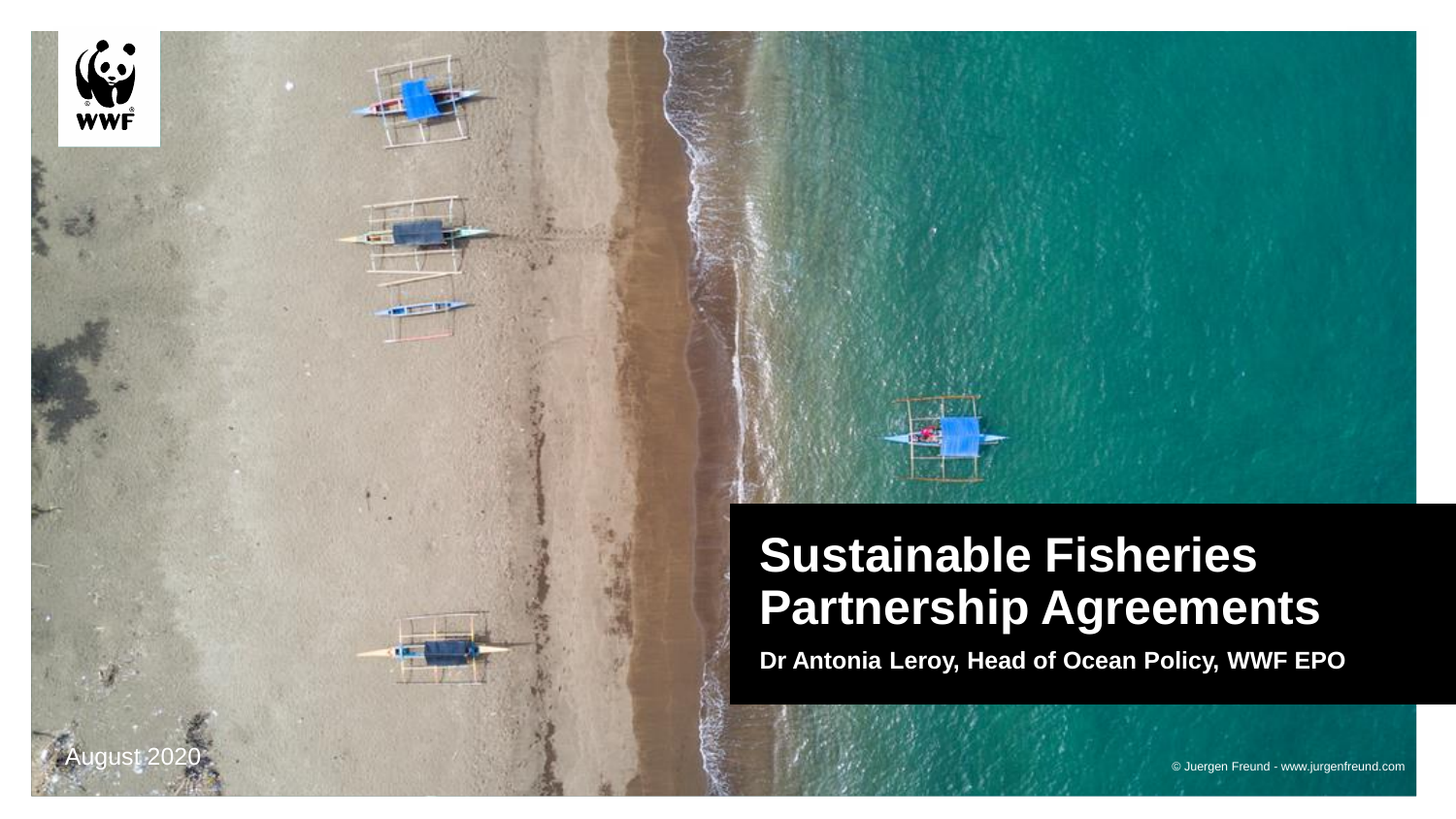### **Increase transparency**





- To sustainably manage marine resources, mandate the reporting of all foreign fishing activities in the Exclusive Economic Zones (EEZ) of coastal States
- Increase the engagement of civil society in SFPA negotiations and implementation discussions for fair and sustainable **Agreements**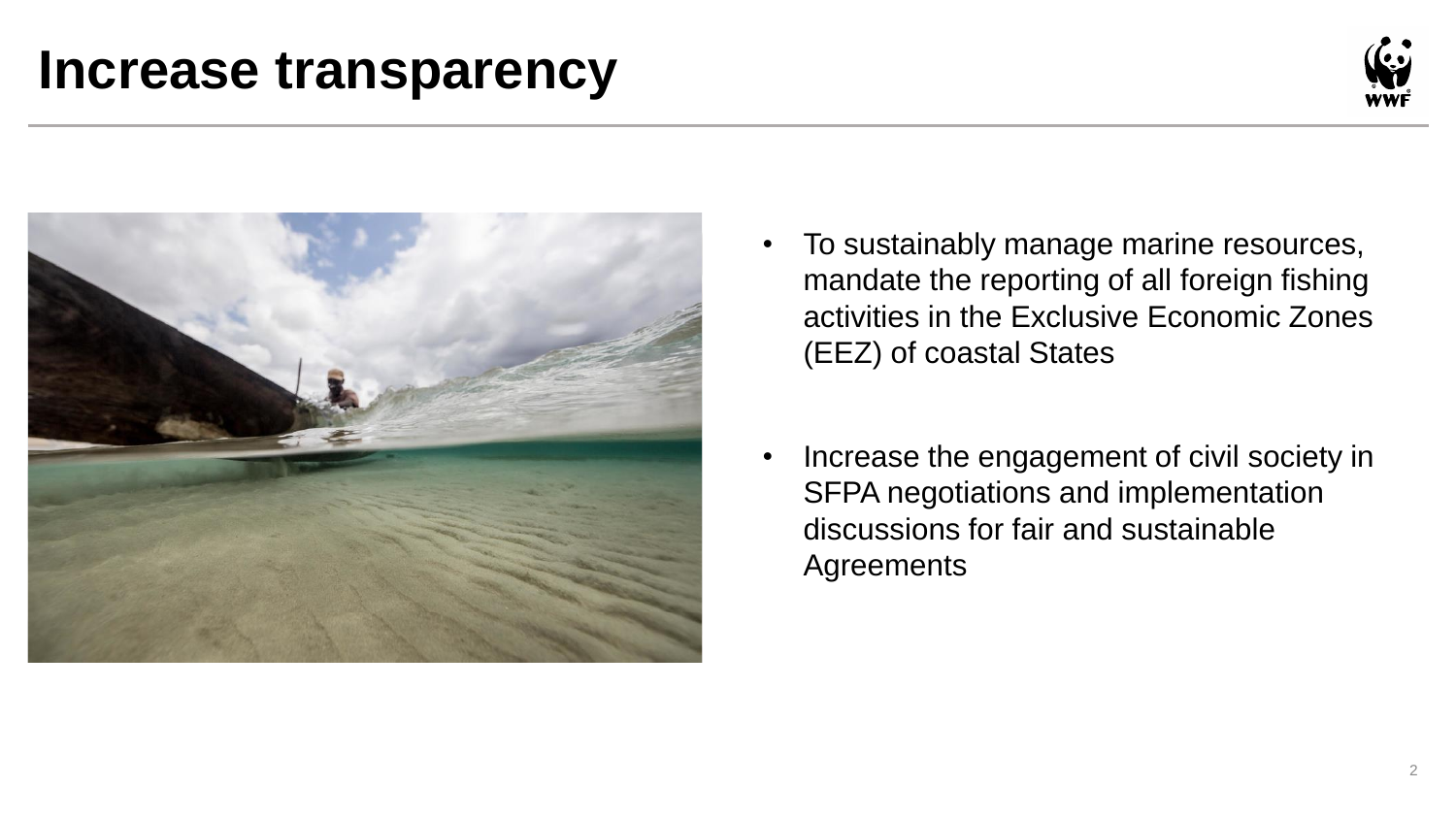# **Compliance with EU obligations**



- Improve alignment of SFPAs with the Sustainable Development Goals (SDGs) and with European environmental obligations to meet the highest international standards
- Ensure SFPAs are contributing to improve compliance with conservation and management measures in regional fora

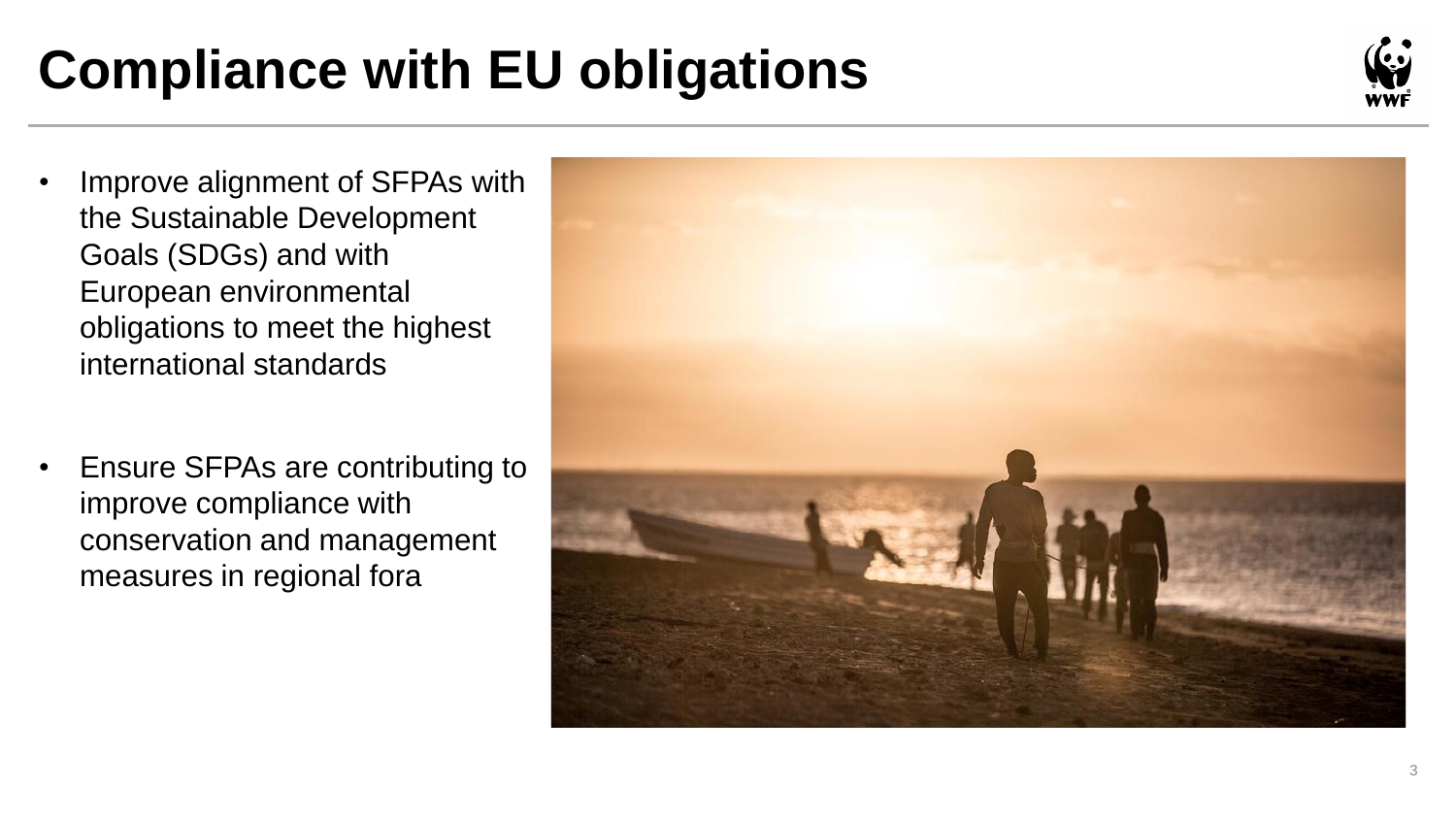## **Scientific knowledge**





- Improve data collection on impacts of fishing on marine ecosystems and local fishing communities
- Ensure systematised and continual assessments of the environmental and social impacts of EU fleets fishing in distant waters are carried out
- Prevent negative impacts of fishing activities on non-targeted species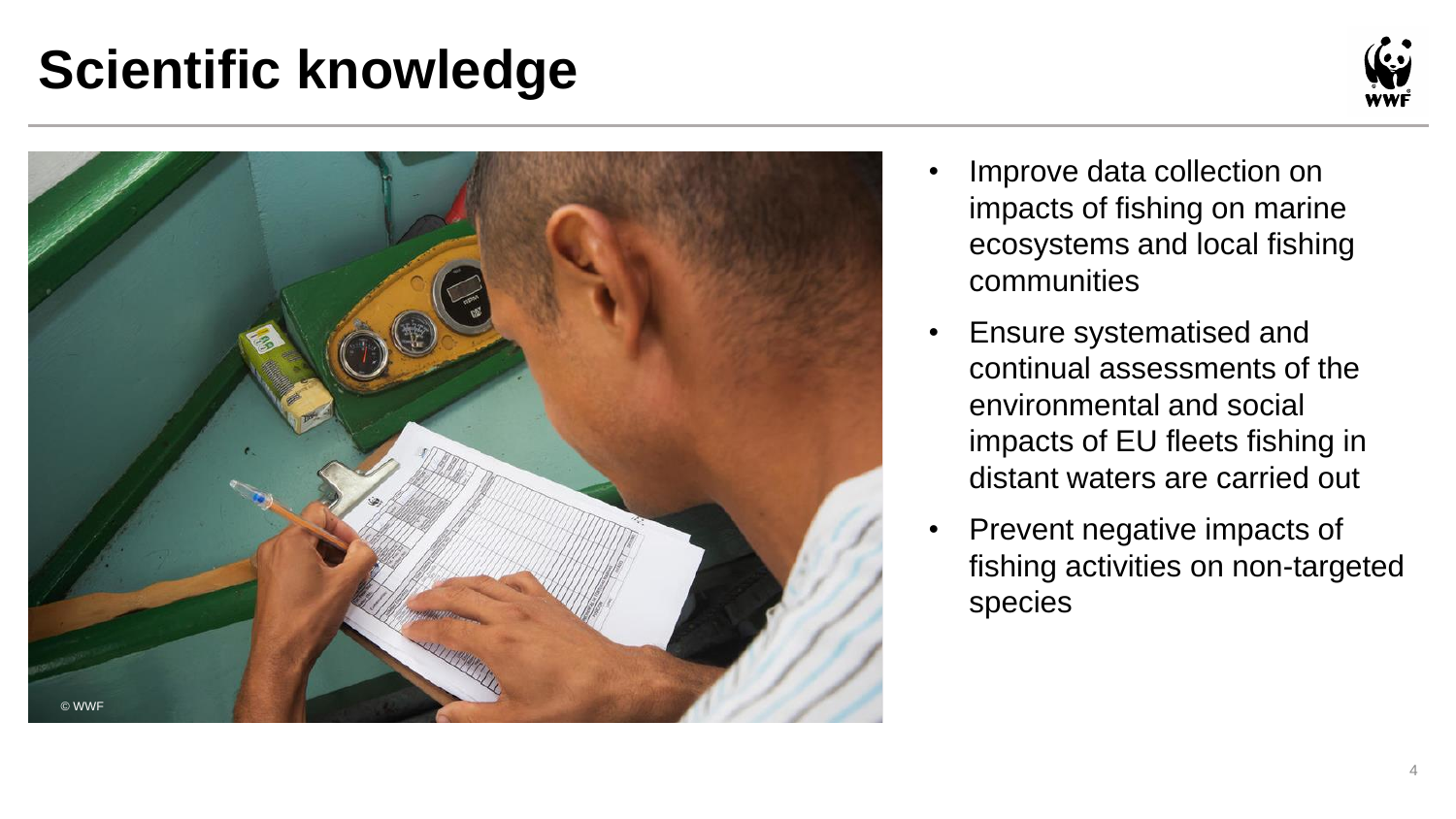# **Rethinking financial support objectives**



- Increase transparency to better tailor sectoral support to the needs of the coastal States
- Improve EU policy coherence between SFPAs' financial contributions and other policies such as the European international partnerships policy and the neighborhood policy, and rethink their models for supporting sustainable fishing in developing coastal States
- Gradually, increase the contribution of European vessel owners for their access to coastal States' waters

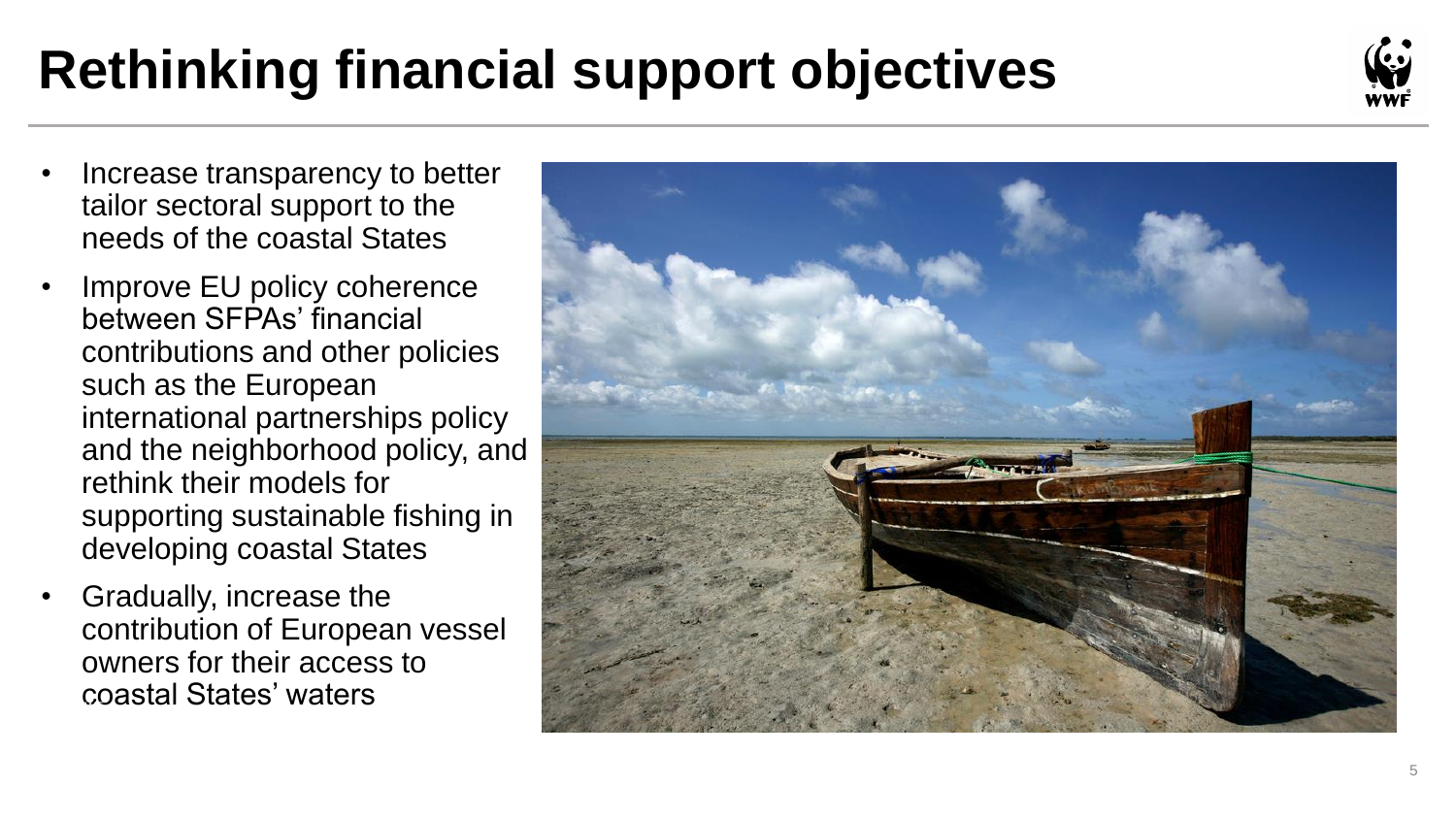## **NGOs and industry alignment**



| <b>NGO Position</b>                                                                                                                                                                                                                                                             | <b>Industry alignment</b> |
|---------------------------------------------------------------------------------------------------------------------------------------------------------------------------------------------------------------------------------------------------------------------------------|---------------------------|
| To sustainably manage marine resources, mandate the reporting of all foreign fishing activities in the Exclusive Economic Zones<br>(EEZ) of coastal States                                                                                                                      |                           |
| Increase the engagement of civil society in SFPA negotiations and implementation discussions for fair and sustainable<br>Agreements                                                                                                                                             |                           |
| Improve alignment of SFPAs with the Sustainable Development Goals (SDGs) and with European environmental obligations to<br>meet the highest international standards                                                                                                             |                           |
| Ensure SFPAs are contributing to improve compliance with conservation and management measures in regional fora                                                                                                                                                                  |                           |
| Improve data collection on impacts of fishing on marine ecosystems and local fishing communities                                                                                                                                                                                |                           |
| Ensure systematised and continual assessments of the environmental and social impacts of EU fleets fishing in distant waters<br>are carried out                                                                                                                                 | To be discussed           |
| Prevent negative impacts of fishing activities on non-targeted species                                                                                                                                                                                                          | To be discussed           |
| Increase transparency to better tailor sectoral support to the needs of the coastal States<br>https://ldac.eu/images/documents/publications/LDAC_letter_on_Sectoral_Support_for_Fisheries_Agreements_November2016.p<br>$\underline{df}$                                         |                           |
| Improve EU policy coherence between SFPAs' financial contributions and other policies such as the European international<br>partnerships policy and the neighborhood policy, and rethink their models for supporting sustainable fishing in developing coastal<br><b>States</b> | To be discussed           |
| Gradually, increase the contribution of European vessel owners for their access to coastal States' waters                                                                                                                                                                       | To be discussed           |